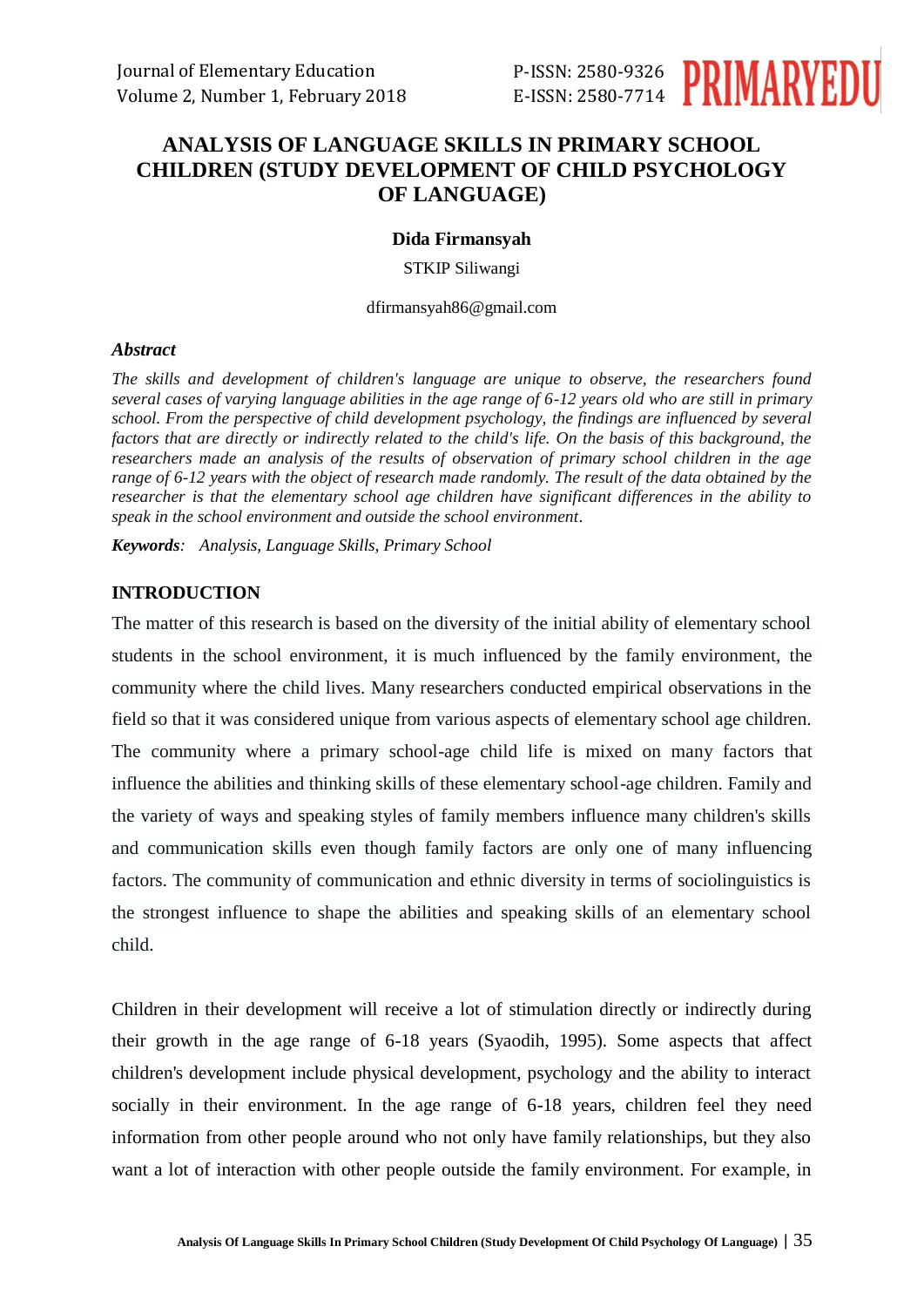the surrounding community and children's school, they will receive influences from various different aspects and goals, from the influence of attitudes, speech styles, vocabulary additions, and attitudes.

Human character has been attached to a person's personality and shown in the behavior of his daily life. Since birth, humans have had the potential of character that is shown by their cognitive abilities and innate traits. Innate characters will develop if you get a touch of learning experience from the environment. The family is the first learning environment that children get and will be a strong foundation to shape character after adulthood. The results showed that around 50% of the variability of adult intelligence had occurred when a child was four years old. The next 30% increase occurs at the age of eight years, and the remaining 20% in the middle or end of the second decade (Suyanto, 2010). The development of intelligence is accompanied by mental development of other personalities until adolescence. After adulthood, intelligence and personality behavior has been relatively stable, therefore if you want to form intelligence and character, the most appropriate time is at the age of children to adolescents.

Children's language skills in their development can be seen and assessed directly from the child's speaking ability in various social situations, because it is very possible that there are different ways and styles of speaking for different situations and interlocutors. The speaking skills referred to by the researcher are a language skill that develops in a child's life, which is only preceded by listening skills, and at that time the ability to speak or speak is learned (Tarigan, 1987). Many things are related to language development in children, especially with regard to language development in elementary school-age children which includes (1) the nature of language development; (2) children's language development; (3) development of oral communication; (4) development of written communication; and (5) the development of reading and writing (Slamet, 2008).

The external influence factor is only one side of the forming factor of ability and speaking ability, but not only that factor. There are also internal factors related to the psychological factors of elementary school children. Like, the ability of utterances, intuition, and pressure from various external factors. From various reasons for thinking, the authors formulated several things to analyze, namely, how the influence of children's development skills in the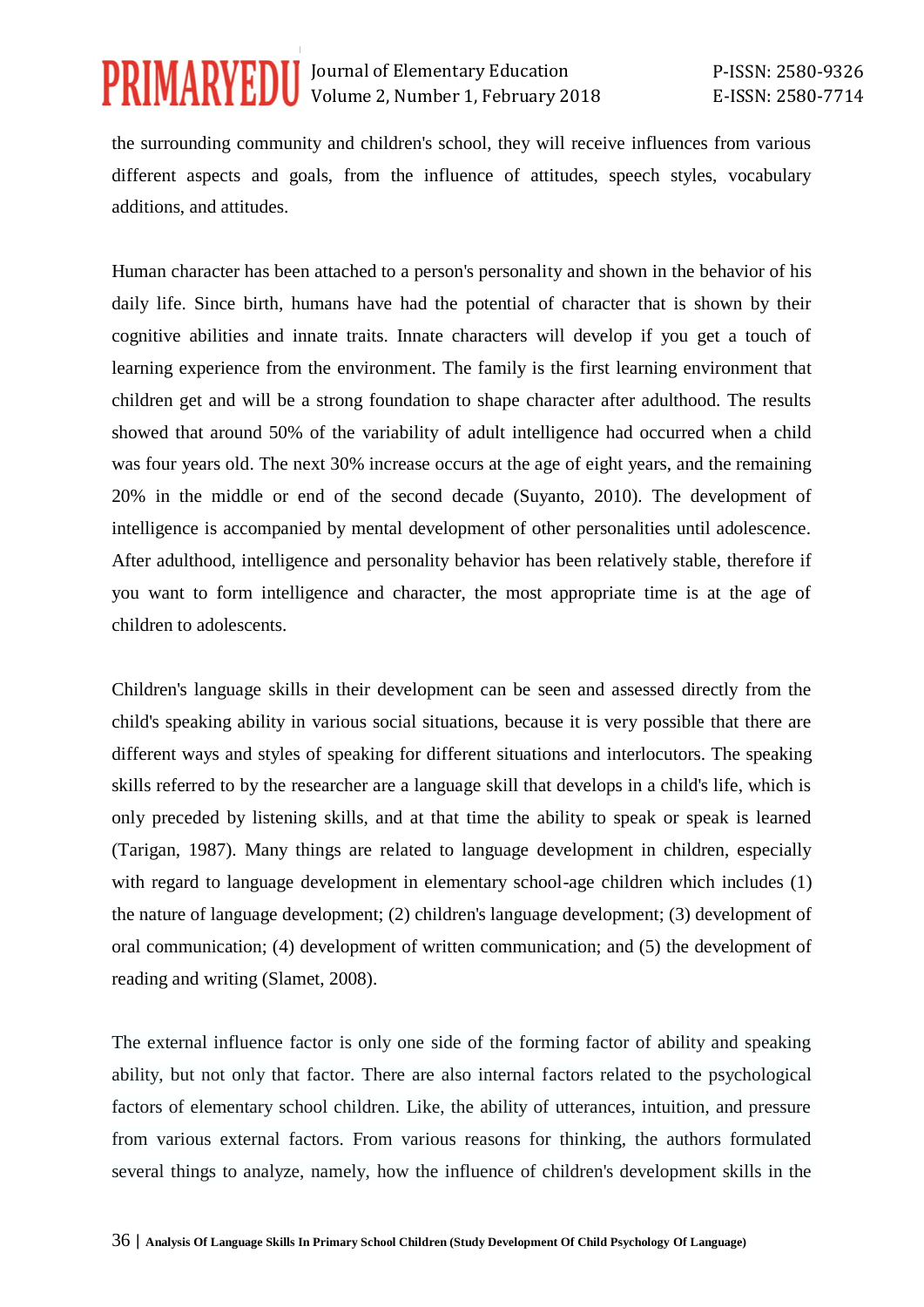# P-ISSN: 2580-9326 E-ISSN: 2580-7714



environment can shape abilities that are considered unique for elementary school-age children. Early childhood analysis activities aim to allow special stimulation, treatment and treatment to be provided that can maximize the skills and verbal communication skills of elementary school-aged children.

Psychologically there are several factors that influence the development and change of character in children. The two main factors that can affect children's development include genetic factors and external factors or the environment in which the child grows (Kartono, 2007). Genetic factors, namely things that are inherited from parents and that are permanent or not will change significantly during the child's development, such as race, hair, eyes and physical growth that will not be different from their parents. Meanwhile, external or environmental factors are things that affect children significantly and cannot be limited to changes, which include family, peers, life experiences in the environment and health.

Language skills are access to direct communication in the community in a variety of environments that allow the emergence of a complex and sustainable social atmosphere (Susanto, 2016). Indeed, it is undeniable that communication skills are always changing and relatively developing, adjusting the talk page. This is similar to the statement of Slamet (2008) regarding language skills always giving and getting influence from several factors, in this case, external and internal factors in human psychology.

The age of elementary school children is the best time to form language characters in children from the age of middle school children or the age of teenagers. Primary school teachers must have new references that are more accurate in shaping the character of children's language skills by applying diverse and continuously developed learning theories (Susanto, 2016). Teachers must have the ability to understand the development of elementary school-age children with several aspects of the review, which include physical and motoric character of children, development of perceptions, the character of language development, development of independence and career development of elementary school-age children (Budiman, 2006). From the theoretical statement, the researcher obtained several keywords to provide communication stimulation in elementary school children by reviewing several aspects of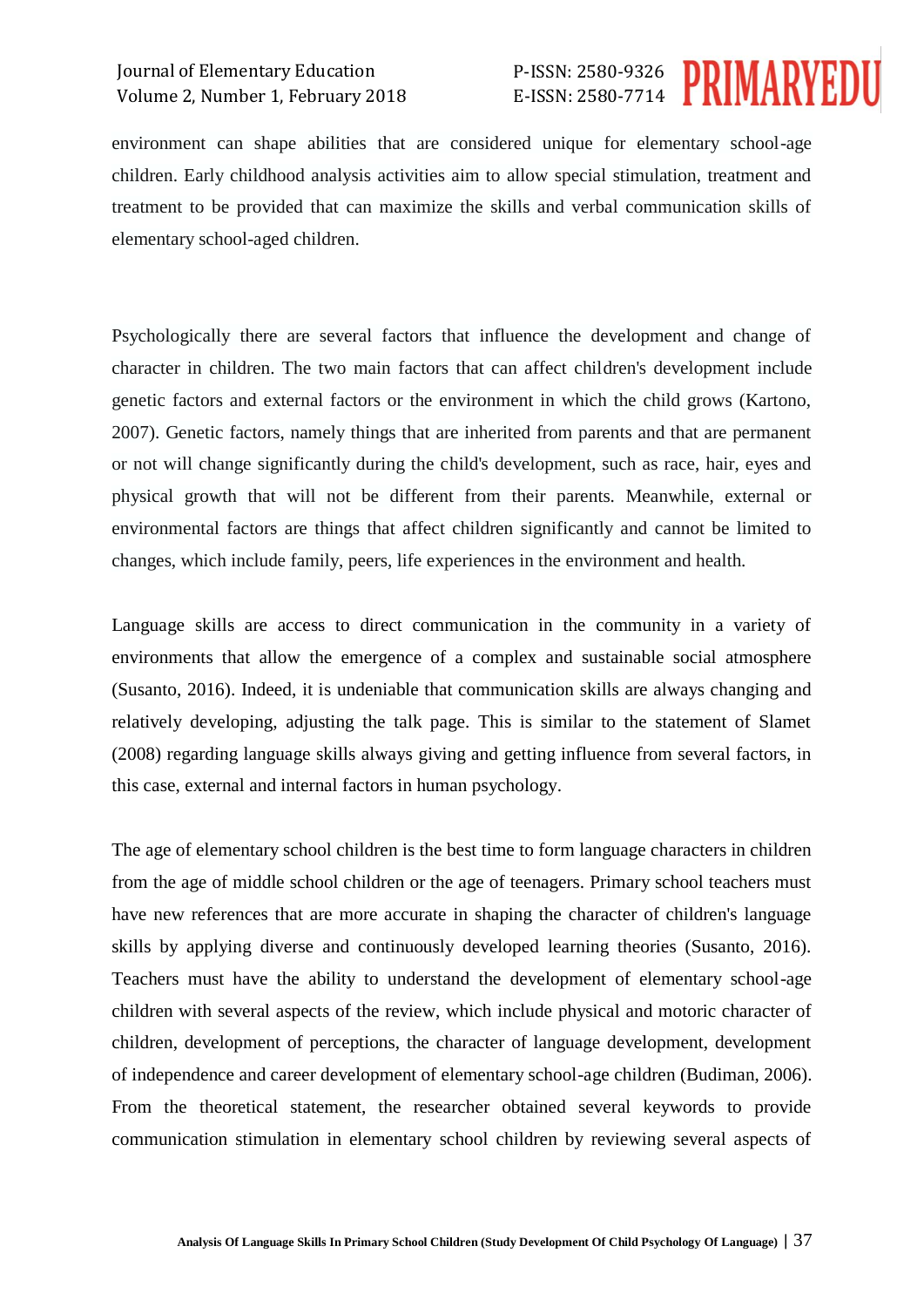genetic development of children, external factors and the strength of the role of teachers to improve language skills in children.

Schools as formal education institutions often become role models in various ways including role models in educating characters. Character education in schools is adjusted to the age level of students' mental development. Suyanto (2010) agrees that character formation and development has occurred until adolescents are teenagers. Once mature, the character possessed by humans is relatively stable and permanent. Therefore, the character education model at the age of children, adolescents and adults cannot be equated. One model of character education that is effectively applied in elementary schools is not necessarily effective for adolescents and adults. This study aims to analyze effective character education models at the age of children, adolescents, and adults that have been carried out in elementary, middle and high school through the study of relevant research results and school programs. This study is expected to benefit the development of a new character education model that is feasible for different target audiences. Gardner suggests the concept of multiple intelligences or multiple intelligences that can distinguish learning tendencies and interests that someone has with others. According to Gardner, multiple intelligence has several aspects, namely: (1) logical mathematical intelligence (2) visual / spatial intelligence (3) body kinestets intelligence (4) musical / rhythmic intelligence (5) verbal / linguistic intelligence (6) interpersonal intelligence (7 ) intrapersonal intelligence and (8) naturalistic intelligence.

#### **Formulation of The Problem**

The researcher formulated the problem to make it easier to find and obtain the data needed in the study, namely by formulating a problem regarding the speaking skills of children aged 6 - 12 who are still in elementary school, how the different characters of language used by children aged 6 - 12 influenced by friends in and outside the school environment.

### **Research Purposes**

Each study always has a goal so that the results of the study are more directed, in this case, the researcher formulates several research objectives which include speaking skills of children aged 6 - 12 years. Analyzing the character differences in children's language skills in the age range of 6 - 12 years and Analyzing the effects of the school and outside school environment on the speaking skills of children aged 6 - 12 years.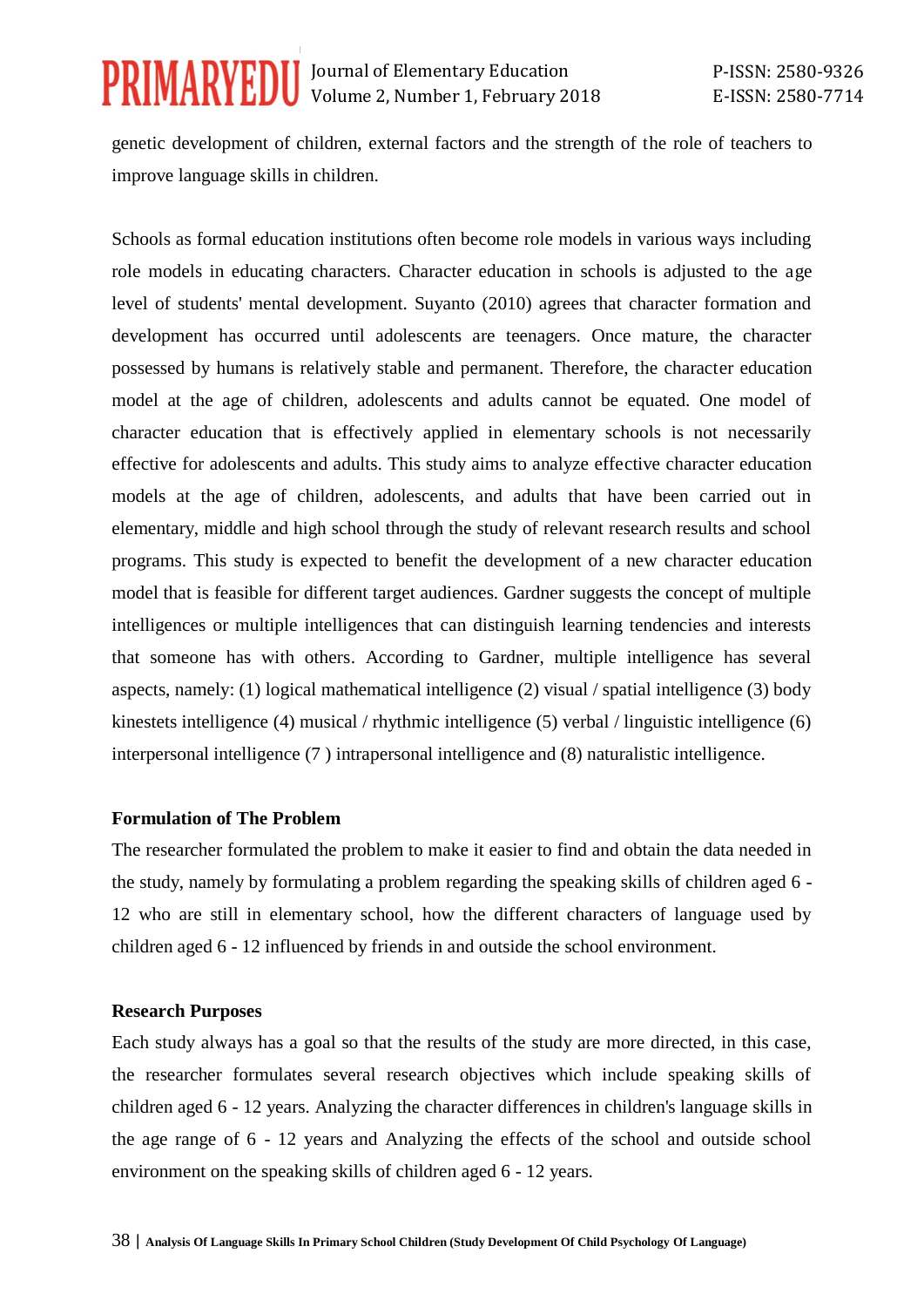

#### **METHOD**

The process of analyzing this research is carried out using the descript method, namely the use of research methods to collect observations from data obtained in the field by presenting findings and explaining the analysis carried out by researchers (Sukmadinata, 2007). The object of the research used was elementary school students aged 6 - 12 years who were deliberately stimulated to talk about personal experiences directly without scenarios by researchers. Analysis of the initial characteristics of students is one of the efforts made to gain understanding about; demands, talents, interests, needs, and interests of students, related to a particular learning program. This stage is deemed so necessary to remember many considerations such as; students, social development, culture, economy, science and technology, and the interests of certain educational / learning programs that students will follow.

#### **RESULTS AND DISCUSSION**

In this study, researchers obtained results regarding data on children aged 6 - 12 years in the elementary school environment with random or unspecified sex selection. The researcher analyzed 5 elementary school students by communicating directly in the school environment and 5 elementary school students by communicating outside the school environment. So overall researchers use 10 elementary school students as the object of research. The researcher obtained data on the communication skills of elementary school children from various aspects, first the emotional aspects of the interlocutor, the types of games performed by the child and the pattern of education in school for a child.

Character education has been integrated into Indonesian language subjects through media illustrated stories and role-playing methods. Character education has also been integrated into elementary school learning through character-based learning models and methods carried out by a teacher. The results showed that the use of models and methods of effective character education to improve the practice of politeness, honesty, patience, and adherence to community norms, as well as Indonesian language skills (listening, reading and speaking).

Analysis of the 10 research objects is that elementary school students who are stimulated to communicate with researchers in two different environments will prove differences in